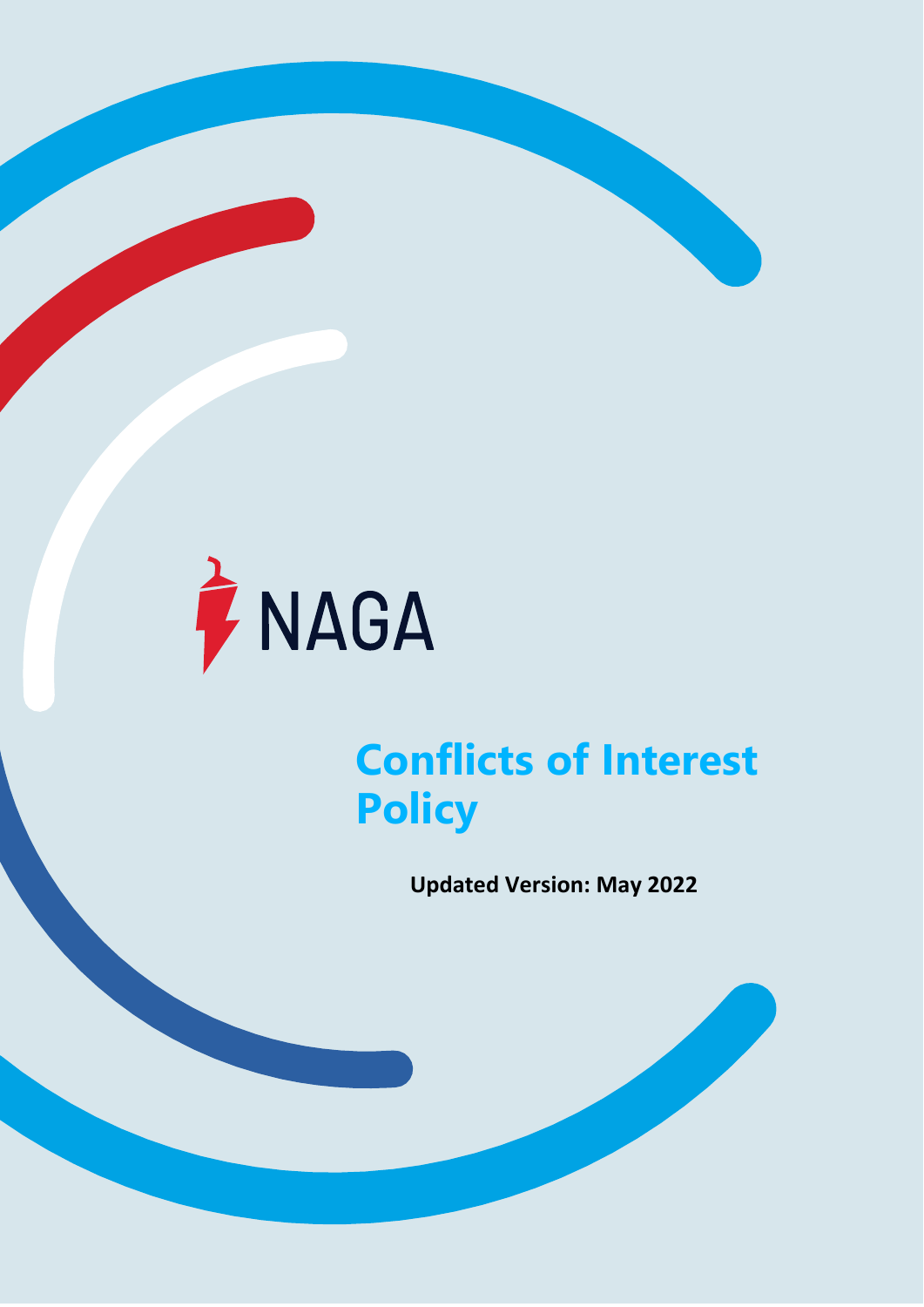

## **TABLE OF CONTENTS**

| 3. |  |
|----|--|
|    |  |
| 5. |  |
|    |  |
|    |  |
| 8. |  |
| 9. |  |
|    |  |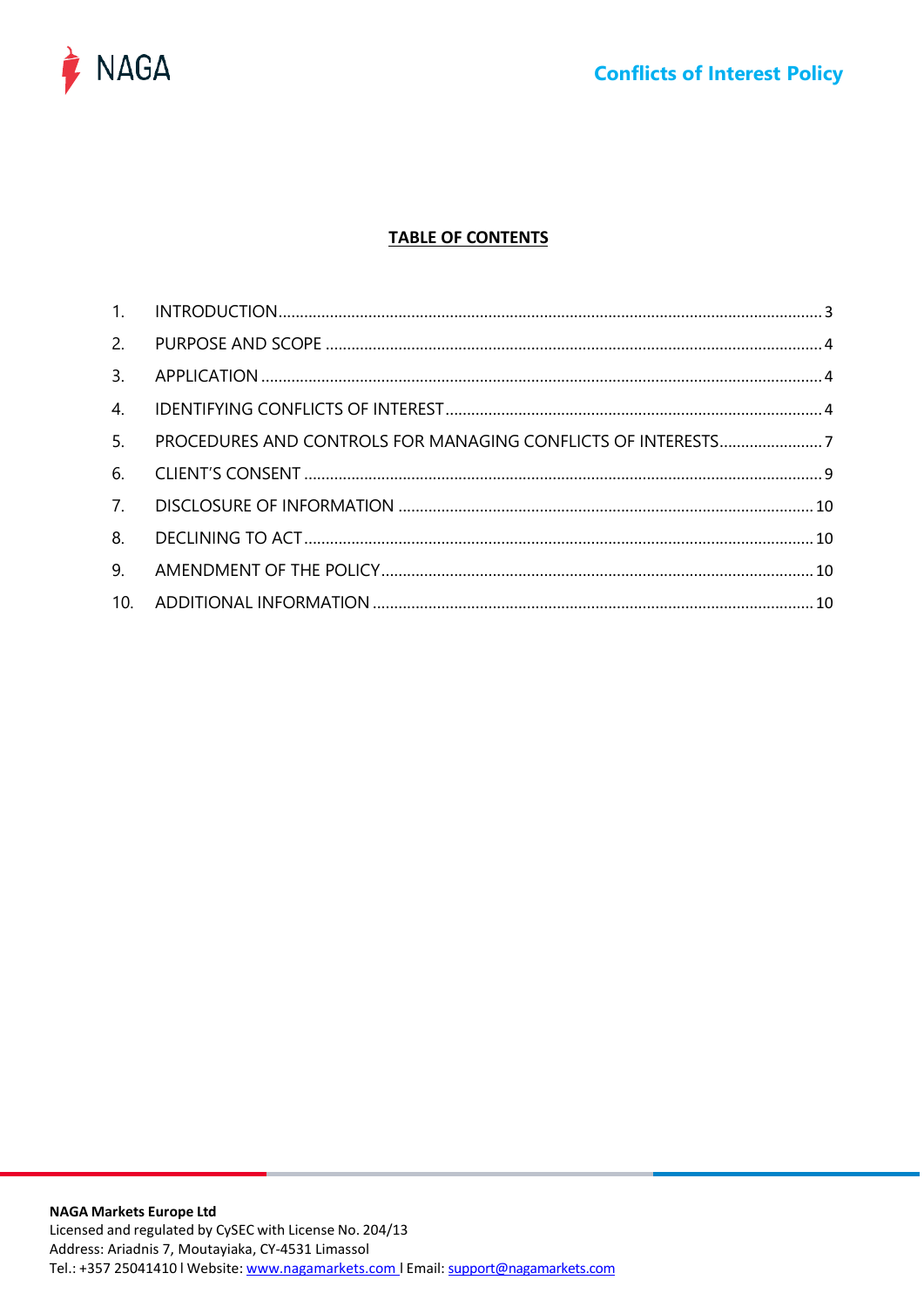

# <span id="page-2-0"></span>**1. INTRODUCTION**

This is the Conflicts of Interest Policy (hereafter referred to as the "**Policy**") of NAGA Markets Europe Ltd, a company incorporated in the Republic of Cyprus with Registration Number: HE251168 and located at Ariadnis 7, Mouttagiaka, 4531 Limassol (hereafter referred to as "**NAGA**" and/or the "**Company**" and/or "**we**"). The Company is regulated from the Cyprus Securities and Exchange Commission (hereafter referred to as "**CySEC**") with License Number: 204/13 (hereafter referred to as the "**license**").

The Company is required to take all appropriate steps to detect and avoid conflicts of interest and act in accordance with the Investment Services the exercise of Investment Activities and the operation of regulated markets Law of 2017 – Law 87(I)/2017 (hereafter referred to as the "**Law**"). Therefore, this Policy is provided to you, being the Company's Client or prospective Client.

Considering the above, it is noted that the Company is committed to act honestly, fairly and professionally and in the best interests of its clients and to comply, in particular, with the principles set out in the Law when providing investment services and other ancillary services related to such investment services and in accordance with its license.

For the purposes of this Policy, it is clarified that a conflict of interest arises where there is a reason within the Company's control that prevents it from putting the interests of its Clients before those of the Company and its employees, or the interests of one Client or group of Clients ahead of another Client. In such a situation, the Company must pay due regard to the interests of each Client and manage any potential conflicts of interest accordingly.

The underlying principle that must be followed always is that the interests of a Client must always be put before the interests of the Company and/or its employees. Finally, it is clear that a conflict may exist, or be perceived to exist, if an employee's activity is, or may reasonably give the appearance of being, inconsistent with the best interests of the Company's Clients.

Please read this document carefully and in conjunction with the rest of the legal document contained in the Company's website. Should you have any questions, do not hesitate to contact us at [support@nagamarkets.com.](mailto:support@nagamarkets.com)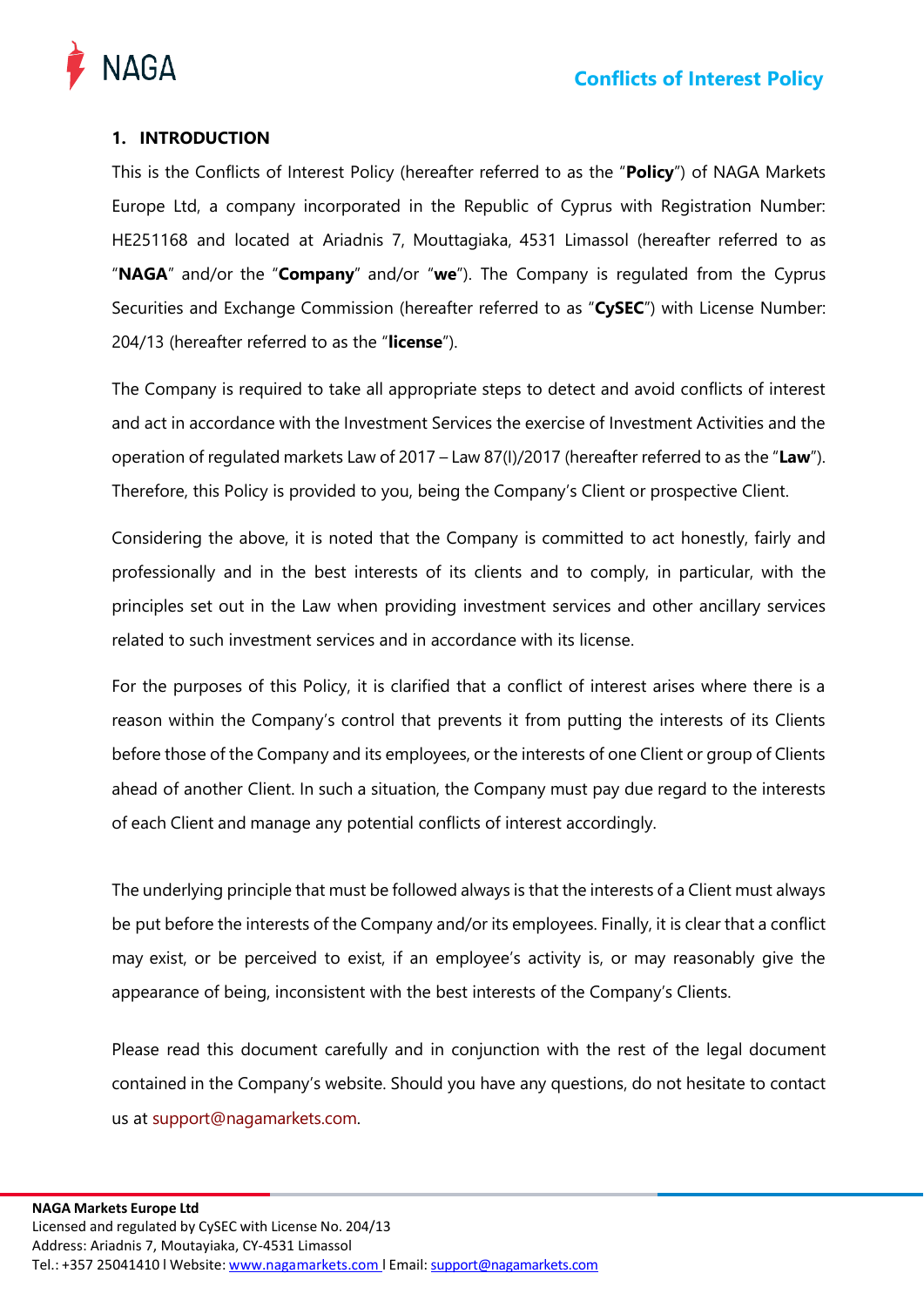

# <span id="page-3-0"></span>**2. PURPOSE AND SCOPE**

The purpose of this document is to set out the Company's approach in identifying and managing conflicts of interest which may arise during its normal business activities. In addition, this document identifies circumstances which may give rise to a conflict of interest. Therefore, we provide herein a summary of Company's approach in identifying and managing conflicts of interest in respect of the duties owned to NAGA's clients.

# <span id="page-3-1"></span>**3. APPLICATION**

This Policy is applicable to all the directors, employees, any persons directly or indirectly linked to the Company (hereinafter collectively referred to as the "**relevant persons**") and refers to all interactions with company's clients.

Relevant person in relation to the Company means:

- o a member of the board of directors, partner or equivalent, manager or tied agent of the Company
- $\circ$  a member of the board of directors, partner or equivalent, or manager of any tied agent of the Company
- $\circ$  an employee of the Company or of a tied agent of the Company, as well as any other natural person whose services are placed at the disposal and under the control of the Company or a tied agent of the Company who is involved in the provision by the Company of investment services or/and the performance of investment activities.
- o a natural person who is directly involved in the provision of services to the Company or to its tied agent under an outsourcing arrangement for the purpose of the provision by the Company of investment services or/and the performance of investment activities

## <span id="page-3-2"></span>**4. IDENTIFYING CONFLICTS OF INTEREST**

When dealt with a client, the Company, an associate or some other person connected with the Company may have an interest, relationship or arrangement that is material in relation to the Transaction concerned or that it conflicts with the Client's interest. While it is not possible to define precisely or create an exhaustive list of all relevant conflicts of interest that may arise, the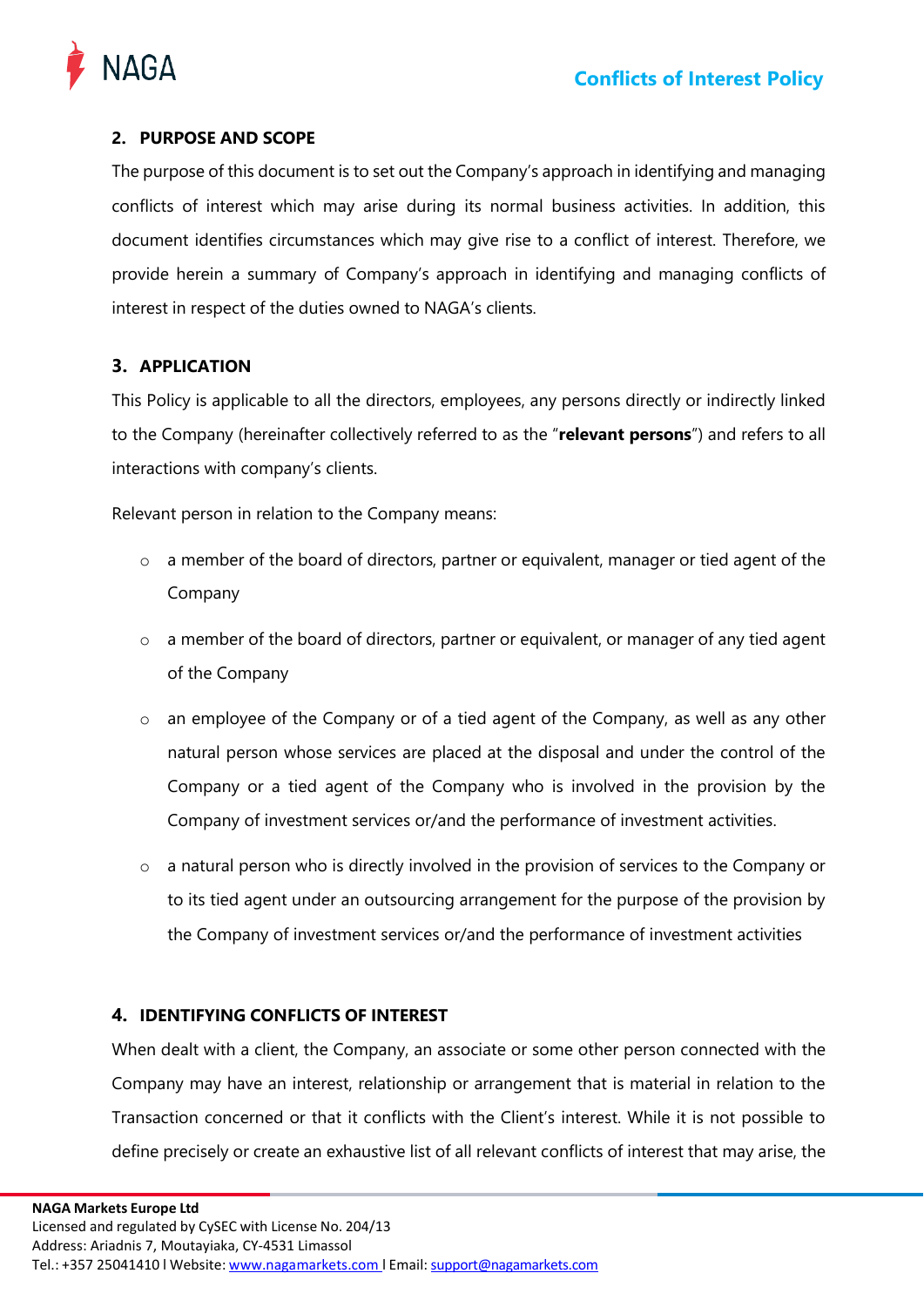

following list includes circumstances which constitute or may give rise to a conflict of interest entailing a material risk of damage to the interests of one or more Clients, as a result of providing investment services.

- a) When the Company accepts Client order in Contracts for Difference (hereafter referred to as "**CFD**"), the Company will be dealing in the CFD concerned as principal for the Company's account.
- b) The Company may be matching the client's order with that of another client by acting on such other client's behalf as well as on the client's behalf.
- c) The Company may receive or pay inducements to or from third parties due to the referral of new clients or clients' trading.
- d) The Company may use affiliated entities to execute certain transactions on an ad hoc basis.
- e) The possible use or dissemination of confidential information derived from the Reception & Transmission, Execution, Dealing on Own Account, Investment Advice or Portfolio Management departments or other business units of the Company such as front running, where applicable for the Company.
- f) The simultaneous or sequential involvement of a relevant person in separate investment or ancillary services or activities where such involvement may impair the proper management of conflicts of interest.
- g) The interest of relevant persons, shareholders, directors or agents of the Company in clients, and vice versa.
- h) The direct or indirect investing or management carried out by any relevant person or the Company to clients or accounts which invest in the same assets that may be also purchased or sold by other clients.
- i) The Company may be the counterparty to its clients positions such as acting as a principal and therefore stands to profit if the client loses.
- j) Orders generated for Clients by the Portfolio Management Department may be executed through the Dealing on Own Account Department.
- k) The Company trades its proprietary positions and at the same time has knowledge of client's future transactions via stop limit orders, as applicable.
- l) The Company or relevant persons may invest in clients' funds through the direct or indirect acquisition of shares.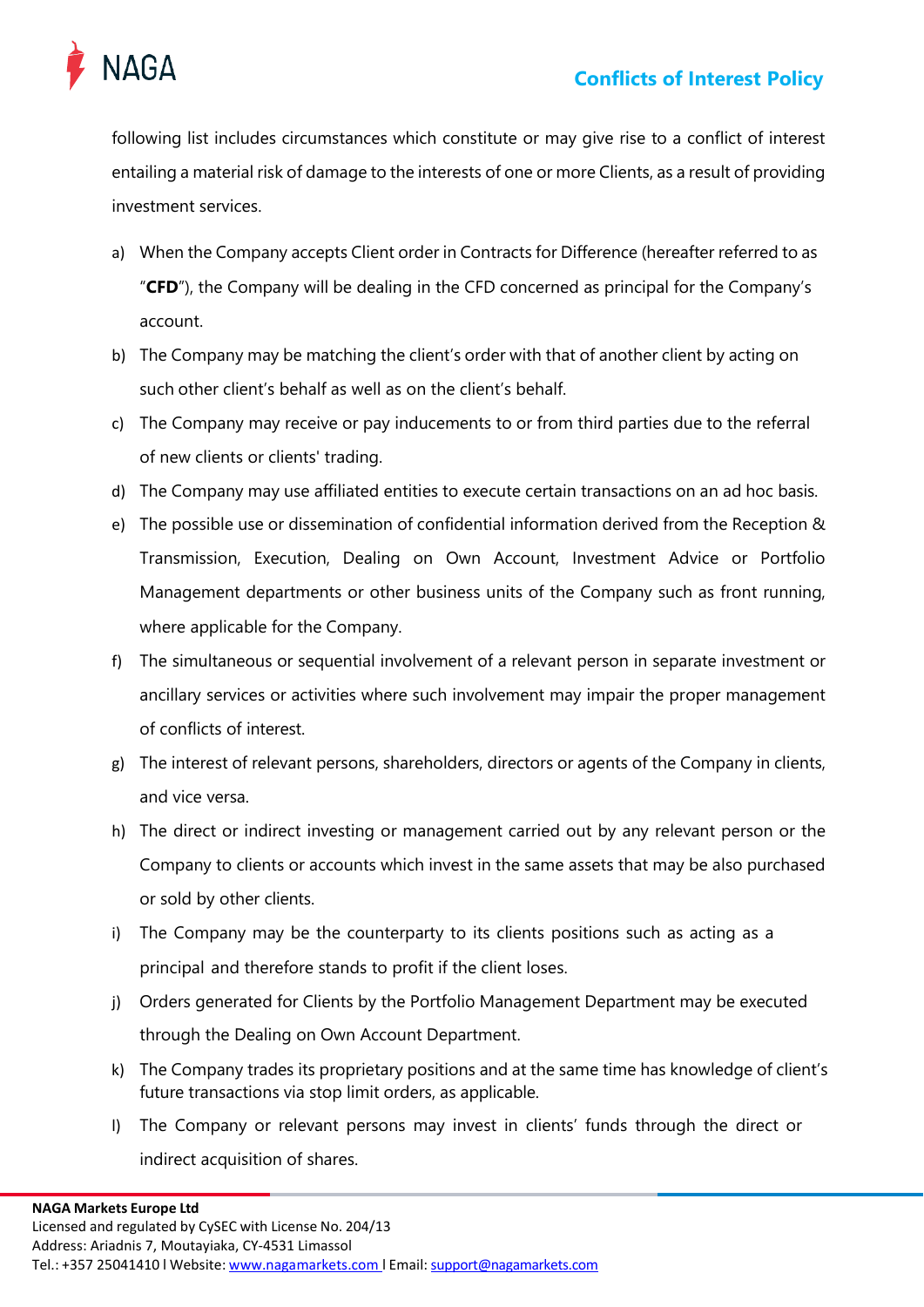



- m) An interest in maximizing the Company's trading volumes in order to increase its commission revenue, which is inconsistent with the client's personal objective of minimizing transaction costs.
- n) The remuneration scheme of employees/relevant persons which may be based on the clients' trading volumes or value of trades placed by retail clients.
- o) The remuneration of third parties where the interest of a client conflicts with the interest of the third party.
- p) The persons producing investment research/marketing communication and other relevant persons, whose responsibilities to business interest may conflict with the interests of the persons to whom the investment research/marketing communication is disseminated.

In addition to the above and for the purposes of identifying the types of conflict of interest that arise in the course of providing investment and ancillary services or a combination thereof and whose existence may damage the interests of a client; next points must be considered. The Company takes into account, whether the Company or a relevant person, is in any of the following situations, whether as a result of providing investment or ancillary services or investment activities or otherwise:

- a) The Company or a relevant person is likely to make a financial gain, or avoid a financial loss, at the expense of the Client;
- b) The Company or a relevant person has an interest in the outcome of a service provided to the Client or of a transaction carried out on behalf of the Client, which is district from the Client's interest in that outcome;
- c) The Company or a relevant has a financial or other incentive to favour the interest of another Client or group of Clients over the interests of the Client;
- d) The Company or a relevant person carries on the same business as the Client;
- e) The Company or a relevant person receives or will receive from a person other than the Client an inducement in relation to a service provided to the Client, in the form of monetary or non-monetary benefits or services.
- f) The Company or the relevant person is in possession of information obtained in the ordinary course of their business which would benefit the Company or the relevant person or the Group or the Client but such information is not publicly known.

Potential circumstances of conflict of interest duties may, inter alia, arise where the Company is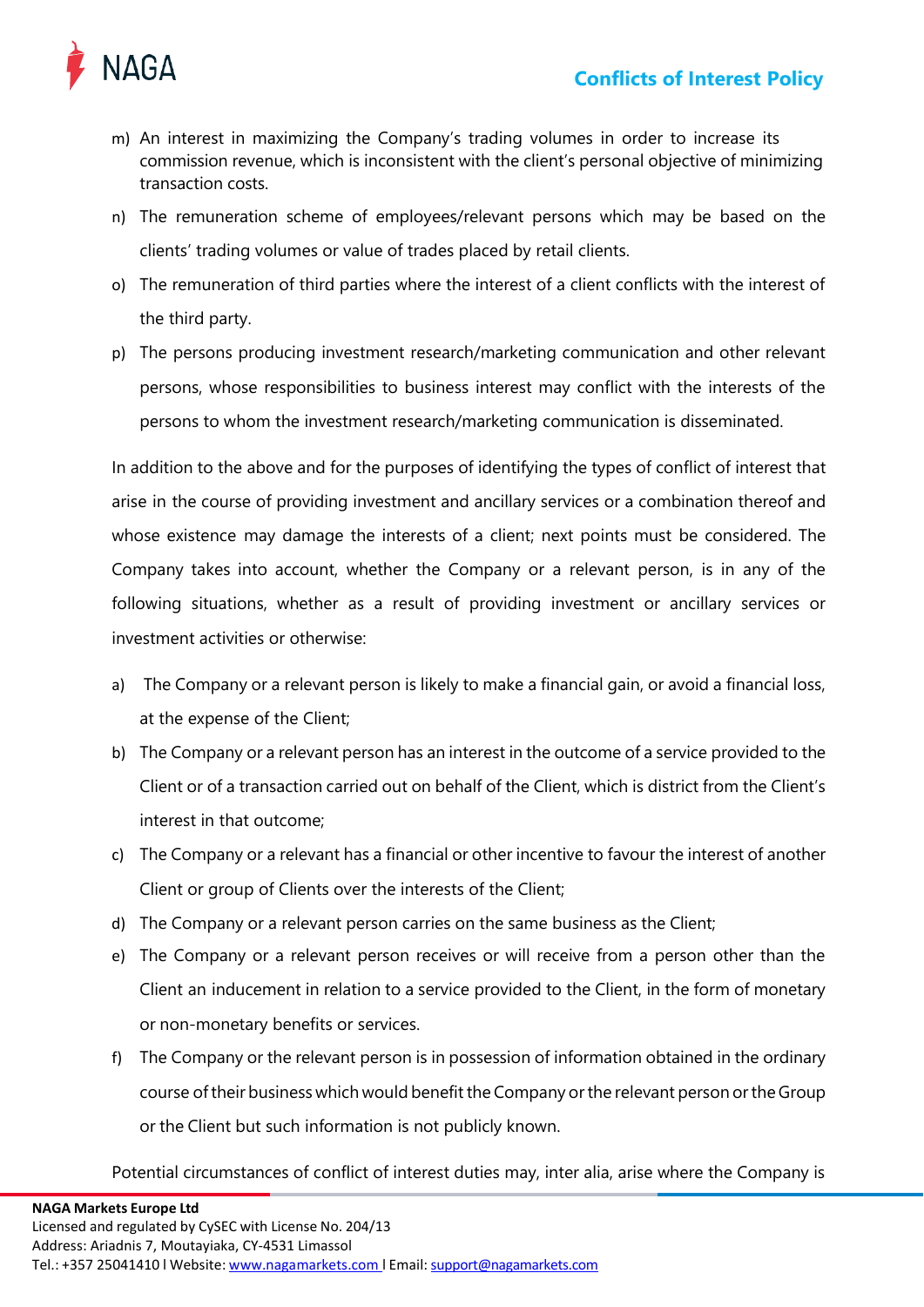

a member of a group and:

- the Company and/or any other member of the group exercises the same activity as the Client;
- a transaction is affected in financial instruments in respect of which the Company may benefit from a commission, fee, or non-monetary benefit payable otherwise than by the Client;
- the Company acts as agent for the Client in relation to transactions in which it is also acting as agent for the account of other Client's including members of the Company's Group;
- the Company deals in financial instruments as principal with the Client;
- the Company or any other member of the Company's Group receives remuneration or other benefits by reason of acting in the provision of investment research or similar transactions involving an issuer whose financial instruments are held be the Client;
- the Company has a direct or indirect interest in a transaction.

# <span id="page-6-0"></span>**5. PROCEDURES AND CONTROLS FOR MANAGING CONFLICTS OF INTERESTS**

In general, the procedures and controls that the Company follows to manage the identified conflicts of interest include the following measures, which among other are/is :

- a) Effective procedures to prevent or control the exchange of information between relevant persons engaged in activities involving a risk of a conflict of interest where the exchange of that information may harm the interests of one or more Clients.
- b) The separate supervision of relevant persons whose principal functions involve carrying out activities on behalf of, or providing services to, Clients whose interest may conflict, or who otherwise represent different interests that may conflict, include those of the Company.
- c) The removal of any direct link between the remuneration of relevant persons principally engaged in one activity and the remuneration of, or revenues generated by, different relevant persons principally engaged in another activity, where a conflict of interest may arise in relation to those activities.
- d) Measures to prevent or limit any person from exercising inappropriate influence over the way in which a relevant person carries out investment or ancillary services or activities.
- e) Measure to prevent or control the simultaneous or sequential involvement of a relevant person in separate investment or ancillary services or activities where such involvement may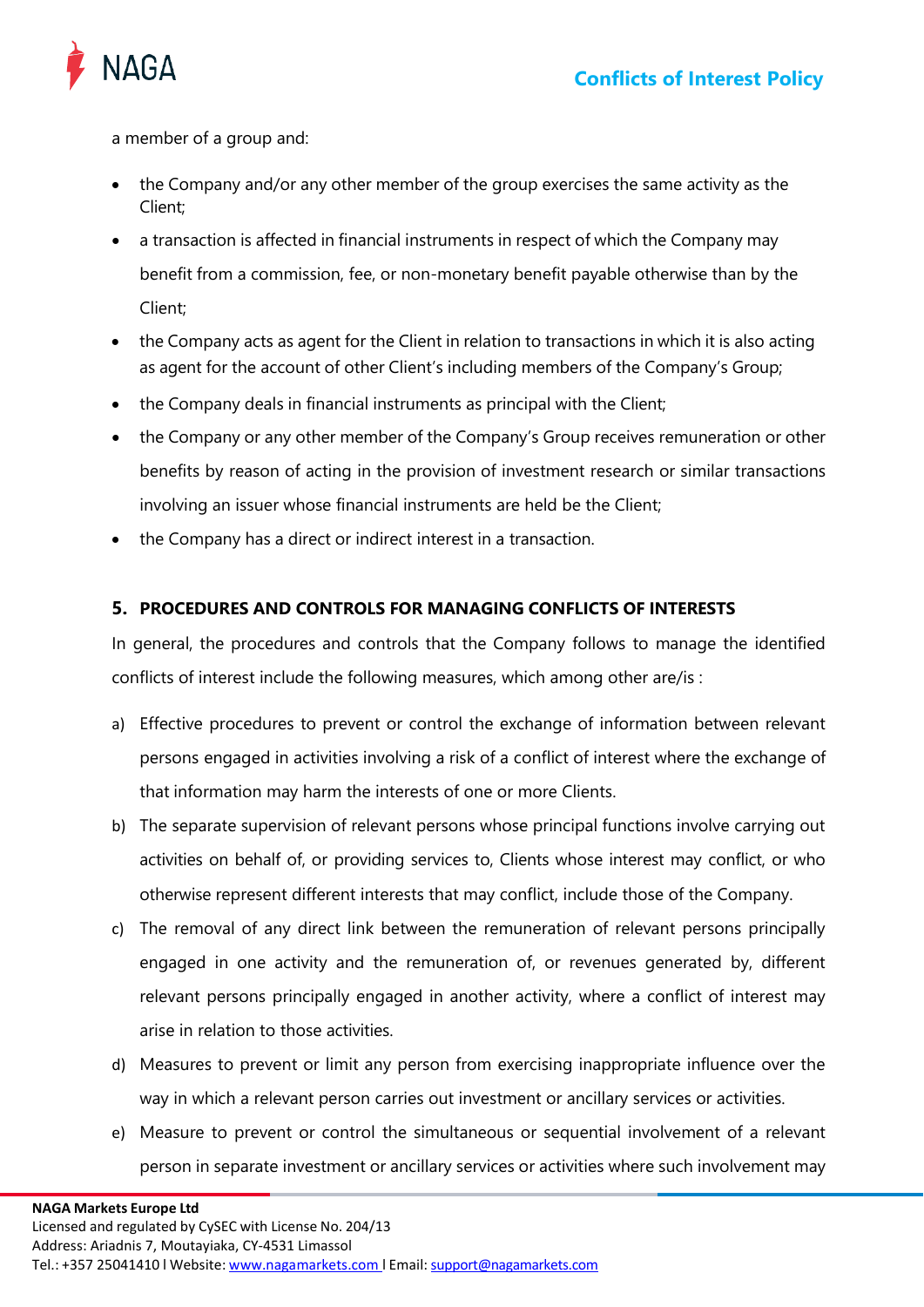

impair the proper management of conflicts of interest.

- f) Other measures undertaken include ongoing monitoring of business activities to ensure that internal controls are appropriate and effective procedures to prevent or control the exchange of information between Related Persons engaged in activities involving a risk of a conflict of interest where the exchange of that information may harm the interests of one or more Clients.
- g) The separation of supervision of Related Persons whose principal functions involve providing services to Clients whose interests may conflict, or who otherwise represent different interests that may conflict, including those of the Company.
- h) Measures to prevent or limit any person from exercising inappropriate influence over the way in which the Related Person carries out investment services.
- i) Measures to prevent or control the simultaneous or sequential involvement of a Related Person in separate investment services where such involvement may impair the proper management of conflicts of interest.
- j) A policy designed to limit the conflict of interest arising from the giving and receiving of inducements.
- k) Chinese walls restricting the flow of confidential and inside information within the Company, and physical separation of departments.
- l) Procedures governing access to electronic data.
- m) Segregation of duties that may give rise to conflicts of interest if carried on by the same individual.
- n) Personal account dealing requirements applicable to Related Persons in relation to their own investments.
- o) Establishment of Compliance Department to monitor and report on the above to the Company's Board of Directors.
- p) Prohibition on officers and employees of the Company having external business interests conflicting with the interests of the Company without the prior approval of the Company's board of directors.
- q) A "need-to-know" policy governing the dissemination of confidential or inside information within the Company.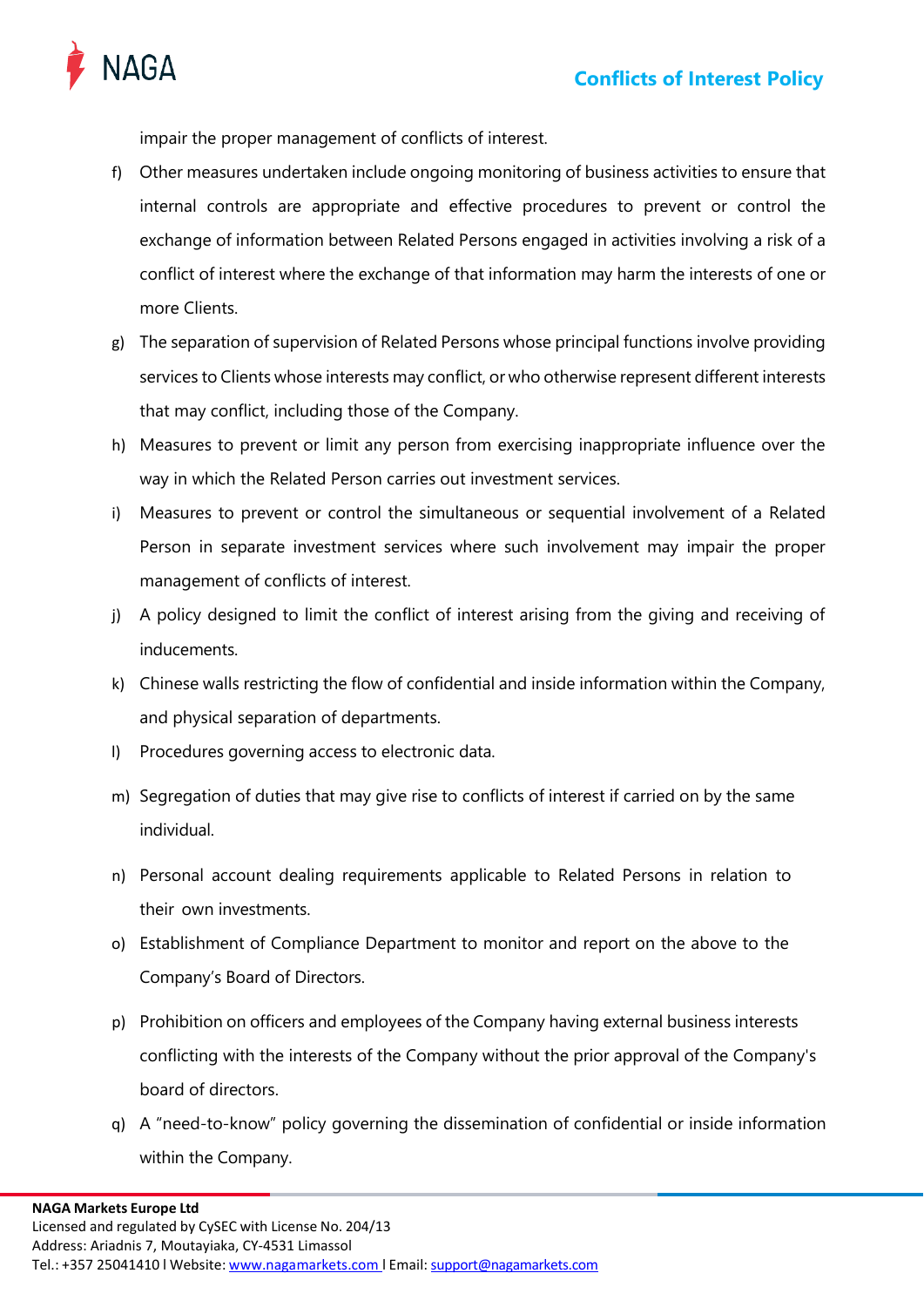

- r) Appointment of Internal Auditor to ensure that appropriate systems and controls are maintained and report to the Company's Board of Directors.
- s) Establishment of the "four-eyes" principle in supervising the Company's activities.
- t) The Company undertakes on-going monitoring of business activities to ensure that internal controls are appropriate.
- u) Establishment of Personal Transactions Policy.
- v) Staff members are required to notify the Company of any direct or indirect interest in financial instruments or issuers or any direct or indirect interests or relationships or linkages that could in any way create conflicts of interest with the Company or its clients.
- w) Staff members are required to immediately notify the Company in case they perceive that a conflict of interest may be created due to the undertaking of a specific task/work.
- x) Advises/recommendations on transactions that are unnecessary or unreasonable or cannot be adequately explained or aim to increase the Company's volume of activities or commissions received from third parties and do not aim to serve the clients' interests are prohibited.
- y) Staff members are forbidden to accept gifts, promotions, discounts or any other monetary or benefit in kind from Clients or third parties, which may create conflicts of interest. Gifts of low value may be accepted after approval from the Company.
- z) In circumstances not covered by the points above and given the nature of a conflict of interest situation, the Compliance Officer and/or the Senior Management shall decide whether to allow a transaction by notifying the Client, or not allow the transaction all together.

## <span id="page-8-0"></span>**6. CLIENT'S CONSENT**

By entering into a Client Agreement with the Company for the provision of Investment Services, the Client is consenting to an application of this Policy on him. Further, the Client consents to and authorises the Company to deal with the Client in any manner which the Company considers appropriate, notwithstanding any conflict of interest or the existence of any material interest in a Transaction, without prior reference to the Client. In the event that the Company is unable to deal with a conflict of interest situation it shall revert to the Client.